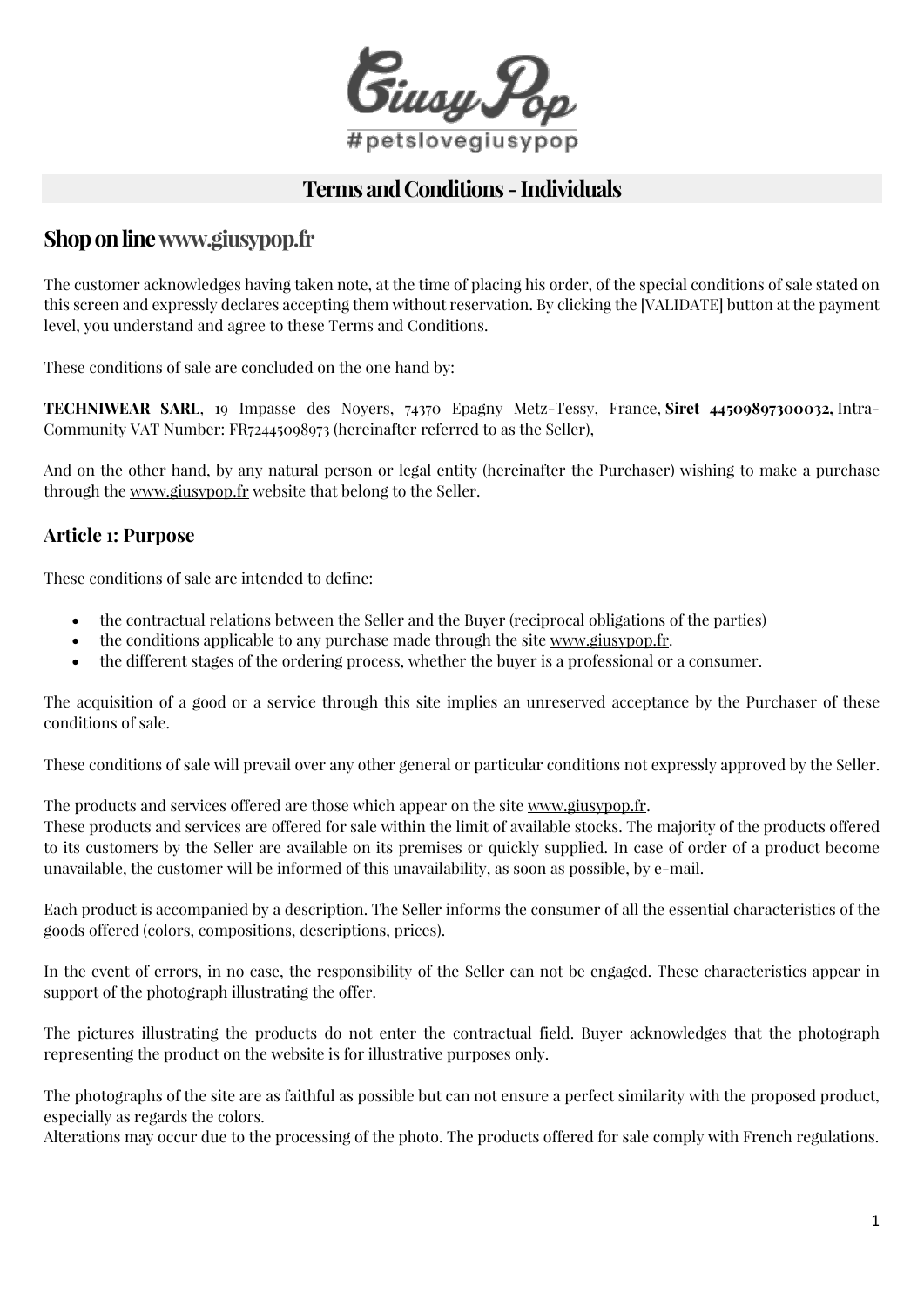# **Article 2: Prices**

The prices listed on the [www.giusypop.fr](http://www.giusypop.fr/) site are T.T.C. prices (All taxes including T.V.A. in force in France) in euros. The Seller reserves the right to modify its prices at any time, provided however that the price appearing on the site on the day of the order will be the only one applicable to the Buyer. The prices indicated do not include delivery charges, these will be mentioned in the summary of each order.

# **Article 3: Orders**

The Buyer who wishes to purchase a product or a service must: fill in the identification form on which he will indicate all the details requested, fill in the online order form giving all the references of the products or services chosen, validate his order After having verified it, make the payment under the conditions provided, confirm its order and its payment.

Confirmation of the order implies acceptance of the present conditions of sale, the acknowledgment of full knowledge and the waiver to avail itself of its own conditions of purchase or other conditions. All the data provided and the recorded confirmation will be proof of the transaction. Confirmation will be worth signing and acceptance of transactions.

The seller will communicate by e-mail the confirmation of the registered order. The Seller reserves the right to cancel any order from a customer with whom there is a dispute relating to the payment of a previous order. The information stated by the Purchaser, when taking an order, commits the customer: in the event of an error in the addressee's address, Seller can not be held responsible for the impossibility of delivering the product.

# **Article 4: Methods of payment**

We have chosen the fully secure payment solution of the French bank CIC via their CM-CIC Payment module (Monetico Payment), which uses the latest technologies to ensure the maximum security of your payments by credit card on the Internet.



The data you provide on your credit card (card number and expiry date) are totally encrypted (TSL technology) and exclusively read and recorded by the CIC bank via their CM-CIC Payment (Monetico Payment) module, which verifies your data.

# **All this information remains confidential between you and the CIC bank and Paypal, it is not transmitted to our server.**

If you have any issues with your payment, please contact [PayPal Help.](https://www.paypal.com/us/smarthelp/home)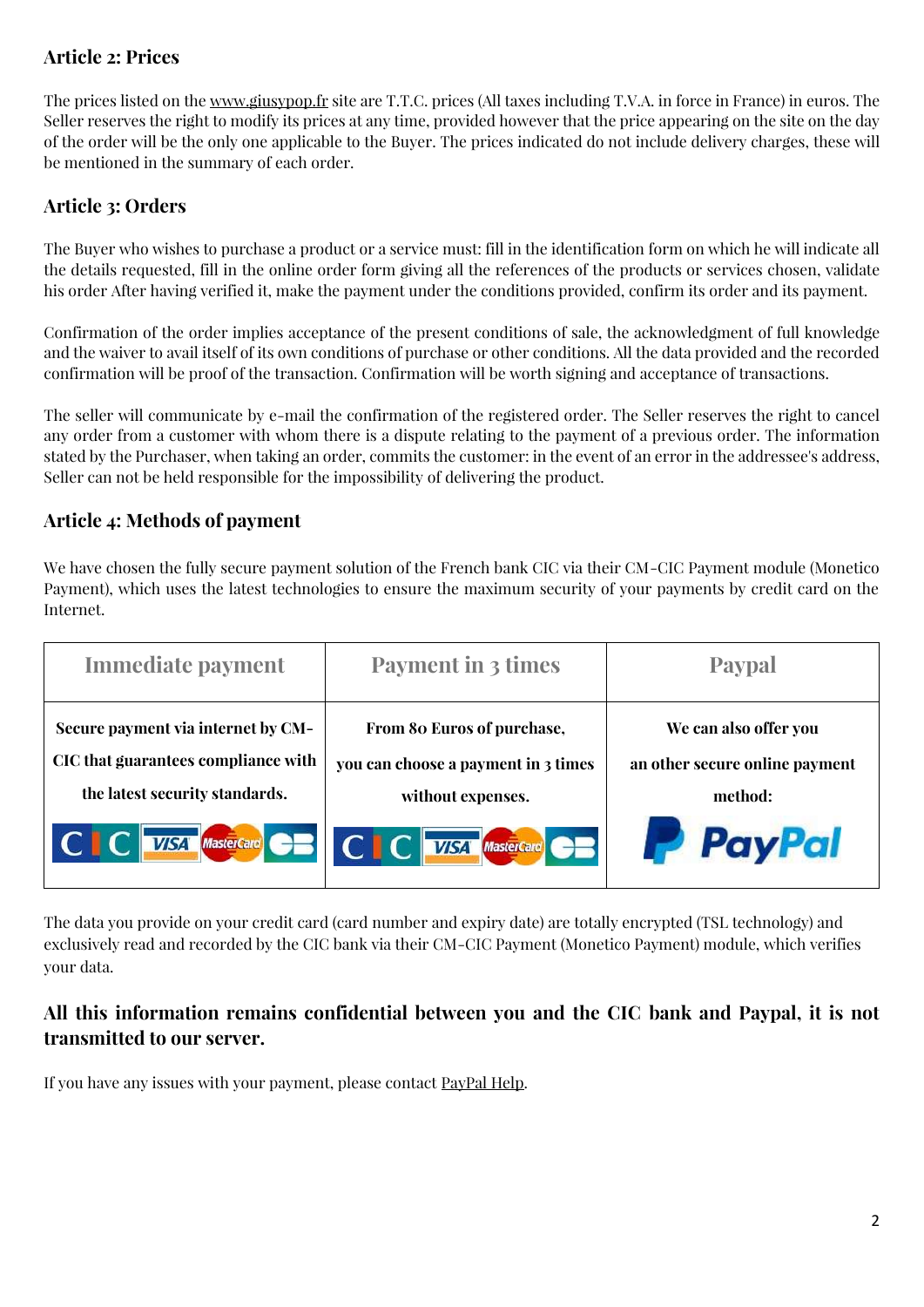# **Article 5: Delivery**

#### **Prices**

The shipping charges depends on the delivery area, the amount of the order and the mode of delivery chosen by the Customer. This amount will be indicated to the Customer before the Validation of the Order.

If the product is out of stock, the manufacturing time is estimated at around 6 to 10 weeks from the confirmation by email of your order and its payment.

#### **Tracking your packages**

You can track your package online at any time by simply entering the parcel number you find in the shipping alert e-mail or in Your Account or contact-us by email to **[info@giusypop.fr.](mailto:info@giusypop.fr)** 



Metropolitan France, Corsica, Belgium, Luxembourg, Germany, Denmark, Austria, Netherlands, Italy, United Kingdom, Switzerland.

If your country does not appear on the list, do not hesitate to contact us on  $\frac{info}{\omega}$ giusypop.fr, we will try to do everything to satisfy you.

#### **Taxes and customs duties**

For shipments outside the European Union, taxes (VAT and other), handling fees and customs duties are the responsibility of the consignee and will be requested at the time of delivery (amount calculated at the time of customs clearance).

We do not handle tax reimbursement. You can make a request directly to your customs office.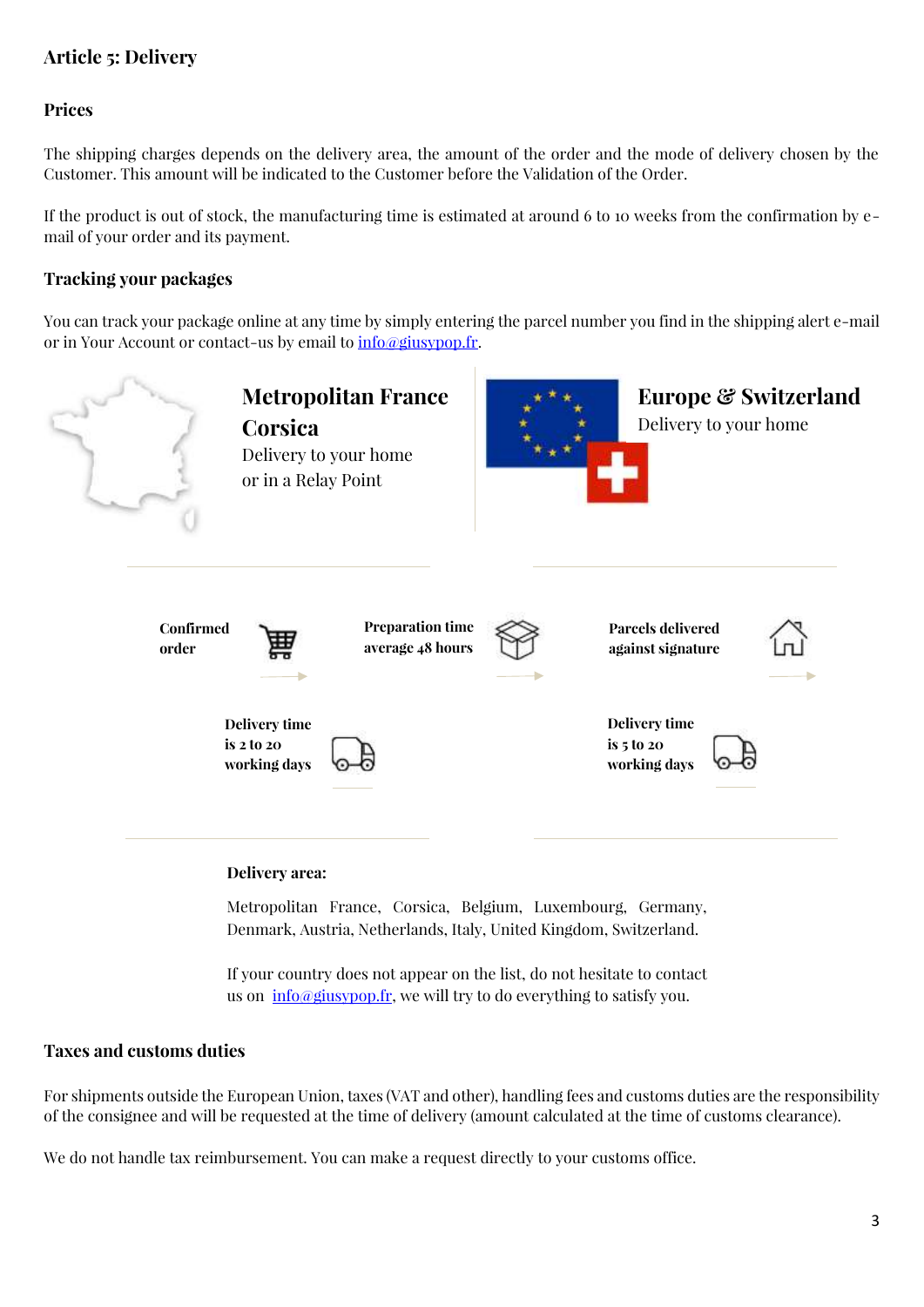### **Delays**

This is an average delay. Failure to do so will result in no cancellation of the order, no reduction in the price paid by the Buyer and no payment for damages (cf. Conditions of sales - Article 5 Delivery).

However, and in accordance with the provisions of article L.121-20-3 of the Consumer Code, due to lack of delivery within thirty days of the day following your order, you have the option to cancel your order without charge. The sums you have paid will then be refunded.

In cases where it has the capacity, [www.giusypop.fr](http://www.giusypop.fr/) reserves the right to propose you a product of quality and price equivalent to the initial product.

If the order reaches a certain volume you can receive them in several deliveries and / or several packets. The Seller reserves the right to use any other means of delivery within the deadlines and costs envisaged. Delivery times may vary in case of difficulty of routing, shortage of stock or holiday periods which will then be signalled by e-mail to the customer.

In case of absence of the addressee, incomplete address, wrong address, refusal of the package by the recipient or lack of information resulting in an inability to deliver the product to the recipient in due time, [www.giusypop.fr](https://www.giusypop.fr/) cannot be held responsible for the final quality of this delivery. If this lack of information results in a second presentation to the recipient, [www.giusypop.fr](https://www.giusypop.fr/) will be entitled to ask for the costs corresponding to this second delivery.

In the event of non-withdrawal within the time allowed by the carrier, the products will be returned to the Seller and will be at your disposal in our offices for a maximum period of 30 days (the shipping costs remain the responsibility of the Buyer

#### **Checking the order on arrival**

**WARNING!** When receiving your package, be sure to check the contents of your package in the presence of the carrier. If you notice any damage to the item (s) at the opening, you must refuse the whole package and indicate on the transport voucher "Refusal for damage", otherwise any recourse would be impossible. In the absence of a specific complaint, the non-issuance of reserves by the customer means that the delivered product is deemed satisfactory and cannot be the subject of any subsequent dispute.

In case of missing or damaged or suspected damage during transport, it is the Purchaser's responsibility to issue reservations to the deliveryman and to inform us within 72 hours of receipt of the package in national and 7 days For the international by returning the completed and signed mail by e-mail to the address: [info@giusypop.fr.](mailto:info@giusypop.fr)



### **Article 6: Retention of title clause**

The products remain the property of Techniwear SARL until the complete collection of the bill. However, from the moment of delivery, the risks of the goods delivered are transferred to the Buyer.

# **Article 7: Withdrawals**

In accordance with article L.121-20 et seq. Of the Consumer Code, the CLIENT has a 14-day withdrawal period from the date of receipt of his order to return any non-personalized item that suits him. It must be returned in its original packaging with all its accessories and in perfect condition, having of course not been used, specific to its re-marketing, and request the reimbursement of the sums paid, including the postage (with the exception of the additional costs arising from the fact that you have chosen, if applicable, a method of delivery other than the less expensive standard delivery mode that we offer), except for the return costs that are your responsibility.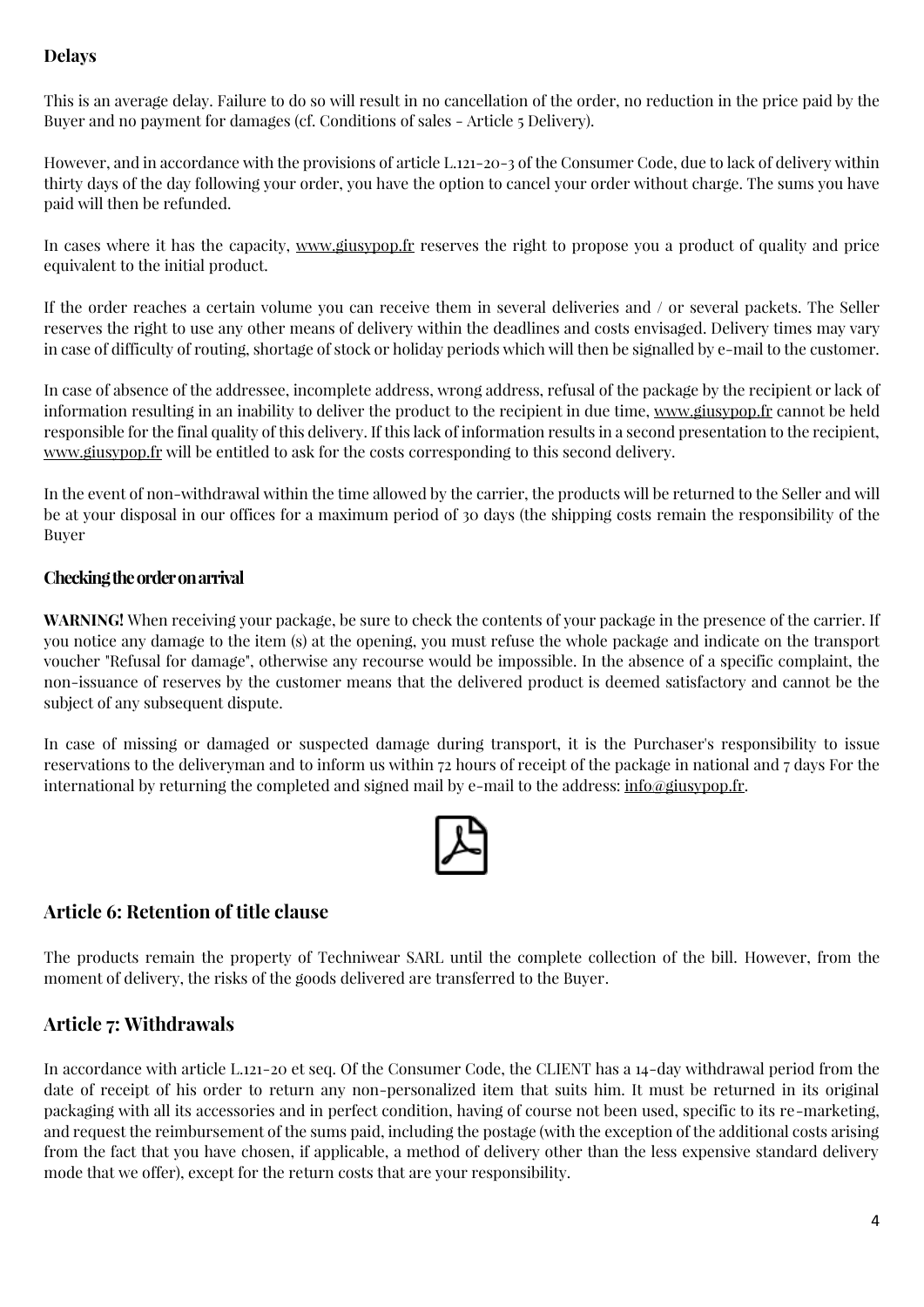The right of withdrawal of an order does not apply to personalized products made to measure at your request (according to the article L.121-20-2 of the Code of the consumption). These products cannot be refunded or exchanged except in the case of a quality defect.

The product must be returned to **Techniwear SARL - 19 Impasse des Noyers, 74370 Epagny Metz-Tessy - France**.

To download the cancellation form:



Any parcels sent back beyond the announced deadlines will be refused and returned to the sender. No parcel will be accepted without return number. This number must be written to the marker in a legible manner on the package. No parcel returned for cash will be accepted for any reason. The costs and risks associated with the return of the products are the responsibility of the buyer.

Parcels for which the identification of the Buyer (name, first name, address and return code) will not be possible, will be refused. Our customer service will only accept the exchange and the refund of the products if the return of the products is carried out within the times and conditions mentioned above.

Any return by post or any carrier of your choice, must be done in registered form with acknowledgment of receipt or with tracking of the parcel (with proof of delivery of the parcel). Upon receipt of the product returned by the Buyer, our customer service will send by e-mail a confirmation of receipt of the product. On receipt of the parcel, in the event of the Buyer exercising this right regularly, Techniwear SARL will refund to the latter the sums paid for the acquisition of the returned product (s), within a maximum period of 14 days, by Bank transfer to the account used with the payment card issued in the name of the Buyer.

# **Article 8: Guarantees and After-Sales Service (S.A.V.)**

The products sold on [www.giusypop.fr](https://www.giusypop.fr/) benefit from a commercial guarantee against any defects of material or manufacture of a duration of 12 months from the date of delivery of the original order.

This warranty is limited to the repair, replacement or reimbursement of the product sold by the Seller and recognized as defective by the Seller. The latter undertakes to ensure the replacement and repair of defective parts. This warranty does not cover other labor costs as a result of dismantling, reassembly and transport operations.

The Seller will refuse any damaged item that has not been the subject of express remarks or reservations by the customer upon delivery. The products sold on [www.giusypop.fr](https://www.giusypop.fr/) benefit from the legal guarantee of conformity (L.211-4 to L.211-14 of the Consumer Code) and the guarantee against hidden defects (articles 1641 to 1649 of the Civil Code).

During the entire warranty period, the Internet user can apply by email to  $\inf_{\alpha}$  info  $\phi$  is specifying the difficulties encountered or malfunctions on the product concerned.

The warranties do not apply to damages resulting from misuse of the product (for a purpose different from that for which the product was designed), damage resulting from the intervention of a repairer not authorized by Techniwear, Defective or awkward use, normal wear and tear due to use, unprotected or prolonged storage of items, negligence, maintenance and use of equipment not in accordance with the vendor's technical specifications. In order to benefit from the product warranty, it is imperative to keep the invoice for the product.

If the equipment cannot be replaced by identical equipment, the customer will be offered equivalent equipment or a credit note. For any return, the customer must first contact the customer service via the mail: [info@giusypop.fr](mailto:info@giusypop.fr) in order to obtain an agreement.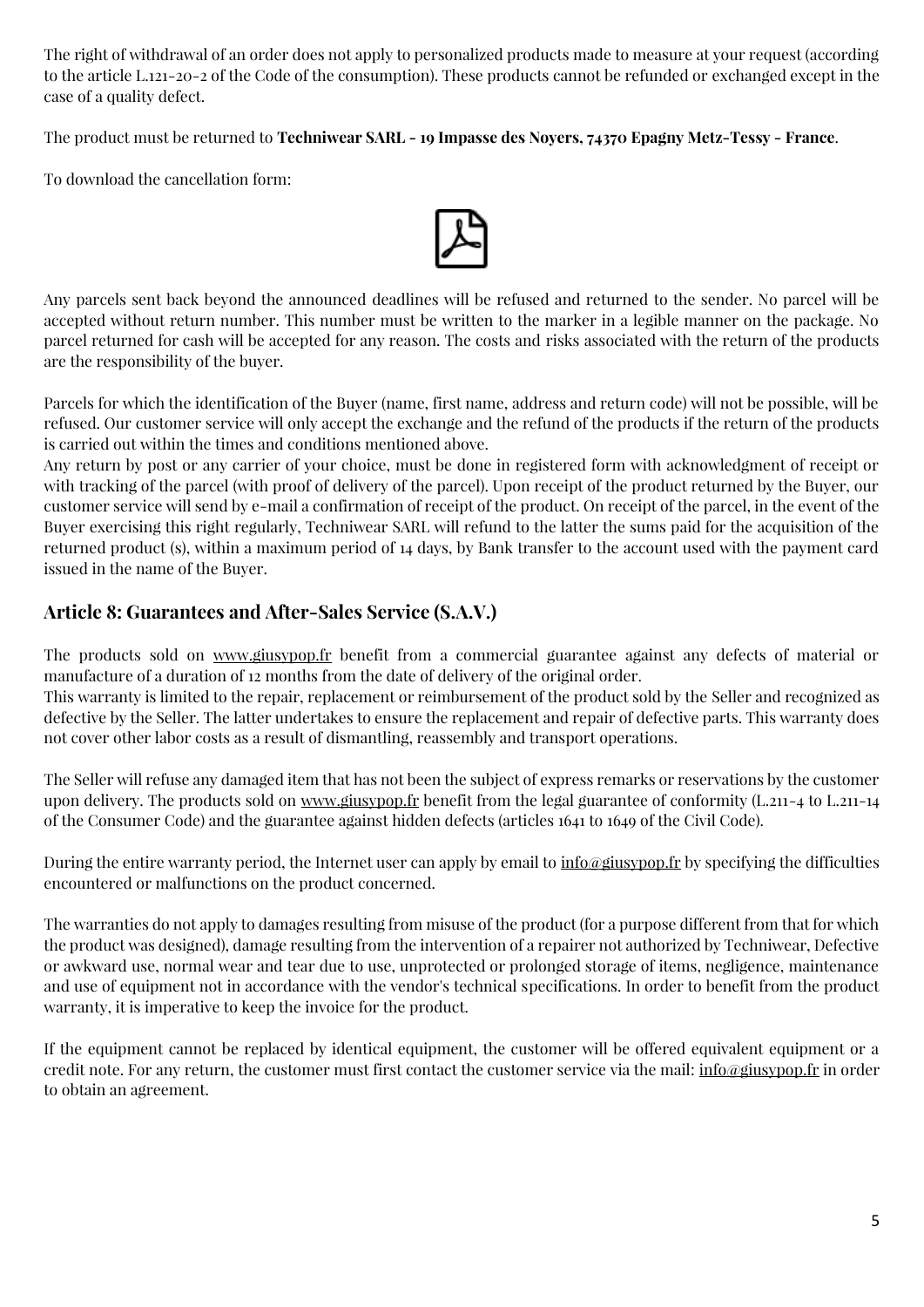

Parcels for which the identification of the Buyer (name, first name, address and return code) will not be possible, will be refused.

Product returns and SAA are to be sent to the customer service of **Techniwear SARL - 19 Impasse des Noyers, 74370 Epagny Metz-Tessy, France**, accompanied by a copy of the invoice and return voucher.

The consumer cannot use the guarantee of conformity according to L.211-8 when he is aware of the defect or cannot ignore it at the time of contracting.

### **Article 9: No Availability**

The Seller shall endeavor to satisfy the Purchaser's requests and to execute orders for the latter's products. Seller shall not be obliged to accept all orders and shall not be held liable to the Purchaser in the event of delayed delivery or temporary or permanent non-availability of products.

In case of unavailability of the ordered products, our customer service will contact you by telephone or by e-mail as soon as possible, in order to agree with you on the issue to be given to your order: dispatch of the available product in a new approximate delivery time or cancellation and refund of the order.

### **Article 10: Liability**

The Seller, in the process of online sales, is bound only by an obligation of means: its liability cannot be incurred for damage resulting from the use of the Internet network such as loss of data, intrusion, virus, rupture Service, or other unintended problems.

#### **Article 11: Intellectual Property of Seller**

All elements of the Seller's website are and remain the intellectual and exclusive property of the Seller. No person is allowed to reproduce, exploit, rebroadcast, or use for any reason whatsoever, even partially, any elements of the site, whether software, visual or sound. Any simple or hypertext link is strictly forbidden without a written agreement with Seller.

#### **Article 12: Buyer's intellectual property**

If you provide us with opinions on products and photographs, you warrant that you are the owner of all required rights and that the photographs or texts downloaded do not contravene any law or right of others and that they do not Are subject to no right of use. You release us from any liability towards third parties in case of breach of these obligations.

You authorize us to record, use, publish, send, reproduce, distribute, edit, rewrite all downloaded content (sent by you), make it available in all media types and via any means. The existing or future distribution channels regardless of what use (commercial, research, cultural, teaching, ...). You authorize us to mention the name (s) of your animals and the comments provided.

You agree to assign your copyrights and you authorize us to transfer these rights to a third party.

### **Article 13: Archives**

The Seller shall archive the purchase orders and invoices on a reliable and durable medium constituting a faithful copy in accordance with the provisions of article 1348 of the Civil Code.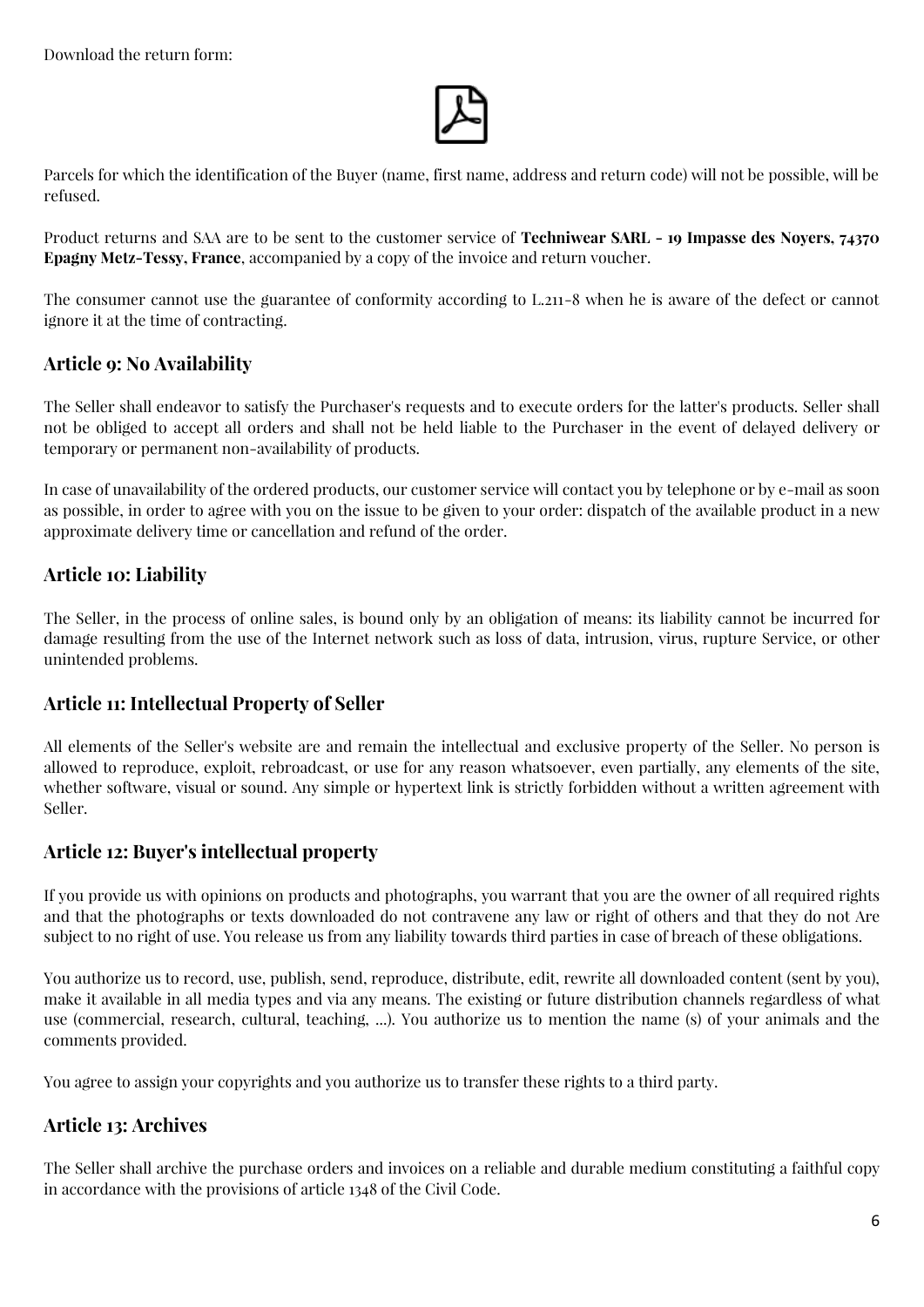Seller's computerized records shall be considered by the parties as evidence of communications, orders, payments and transactions between the parties.

### **Article 14: Cases of Force Majeure**

The Seller shall not be liable for any breach of its contractual obligations in the event of force majeure, such as strikes, fires, natural disasters or otherwise, this list being not exhaustive. In these cases, the Seller is not obliged to inform the Purchaser of this incapacity. In addition, the latter cannot cancel his order or initiate any compensation proceedings against the Seller.

### **Article 15: Settlement of disputes**

The contractual information is presented in French and the products offered for sale comply with French regulations. In such cases, it is the responsibility of the foreign Buyer to verify with the local authorities the possibilities of use of the product which he intends to order. The Seller cannot be held liable for non-compliance with the regulations of a foreign country.

All disputes relating to the formation, execution and termination of contractual obligations between the parties which cannot be settled amicably will be submitted to the jurisdiction of the Commercial Court of Annecy (France) in whose jurisdiction Is the seat of the Seller.

# **Article 16: Privacy Policy - Cookies**

You acknowledge having read and accepted our Privacy Policy available on the following link: Legal [notice.](https://www.giusypop.fr/en/content/2-legal-notice)

# **Article 17: Modification of the general conditions of sale**

The Seller reserves the right to modify its conditions of sale at any time. In this case, the applicable conditions will be those in force on the date of the order by the Buyer.

#### **Recent Update: September 18, 2019**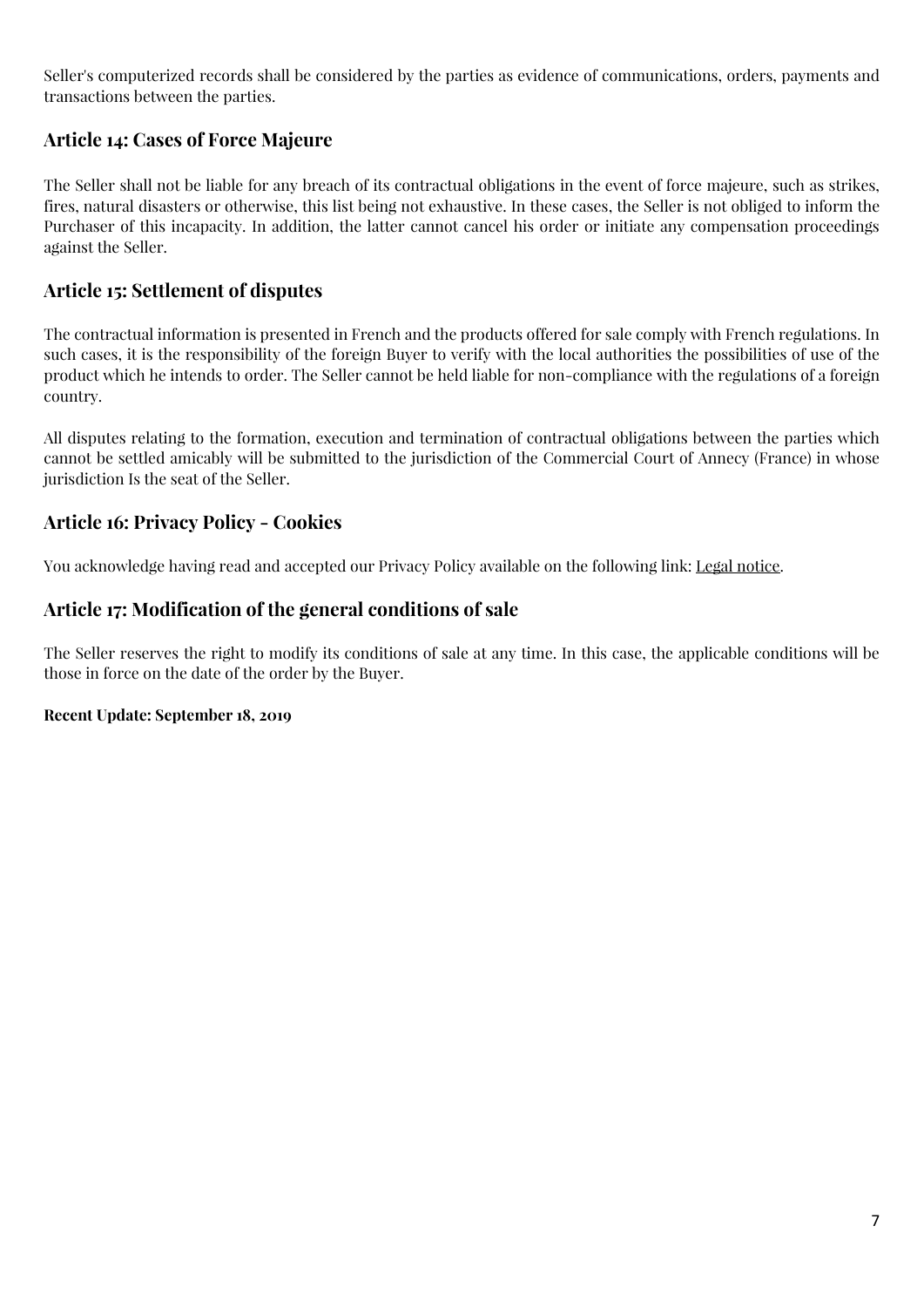#### **Thewebsite [www.giusypop.fri](www.giusypop.fr)spublishedby:**

- Company name: **TECHNIWEAR**
- Director of the publication: Sophie Matonnier
- Data Protection Officer: Sophie Matonnier
- Legal form: SARL
- N° SIRET: 445 098 973 000 32
- VAT: FR72445098973
- Share capital:  $\epsilon$  23835
- Company registration: ANNECY B 445 098 973
- Address: **19 Impasse des Noyers, 74370 Epagny Metz-Tessy – France**
- Telephone: +33 (0)4 50 33 83 83
- Contact email address: [info@giusypop.fr](mailto:info@giusypop.fr)

#### **Production,Communication&Graphicdesign:**

**TECHNIWEAR** 19 Impasse des Noyers, 74370 Epagny Metz-Tessy - France Tel: +33(0)4 50 33 83 83 - [info@giusypop.fr](mailto:info@giusypop.fr)

### **Web hosting:**

Company [OVH](https://www.ovh.co.uk/) 2 rue Kellermann - BP 80157 59100 Roubaix France Tel: 1007

### **COPYRIGHT-COPYRIGHT©-LINKS**

This online store was created using [PrestaShop](https://www.prestashop.com/en) software.

#### **Paperversion**

Except for the iconography, the reproduction of the pages of this site on paper is authorized, subject to the following conditions: • the prior agreement of TECHNIWEAR, • free distribution, • respect for the integrity of the documents reproduced (no modification or alteration of any kind), • explicit quoting of the site https:/[/www.giusypop.fr](https://www.giusypop.fr/en/) as the source, and a mention that the rights of reproduction are reserved and strictly limited.

#### **Reproduction on electronic media**

The reproduction of all or part of this site in electronic form is authorized with the prior agreement of TECHNIWEAR, subject to the addition, in a clear and legible way, of the source (https/[/www.giusypop.fr\)](https://www.giusypop.fr/en/) and the "Rights reserved". The information must only be used for personal, associative or professional purposes. Any use for commercial or advertising purposes is prohibited.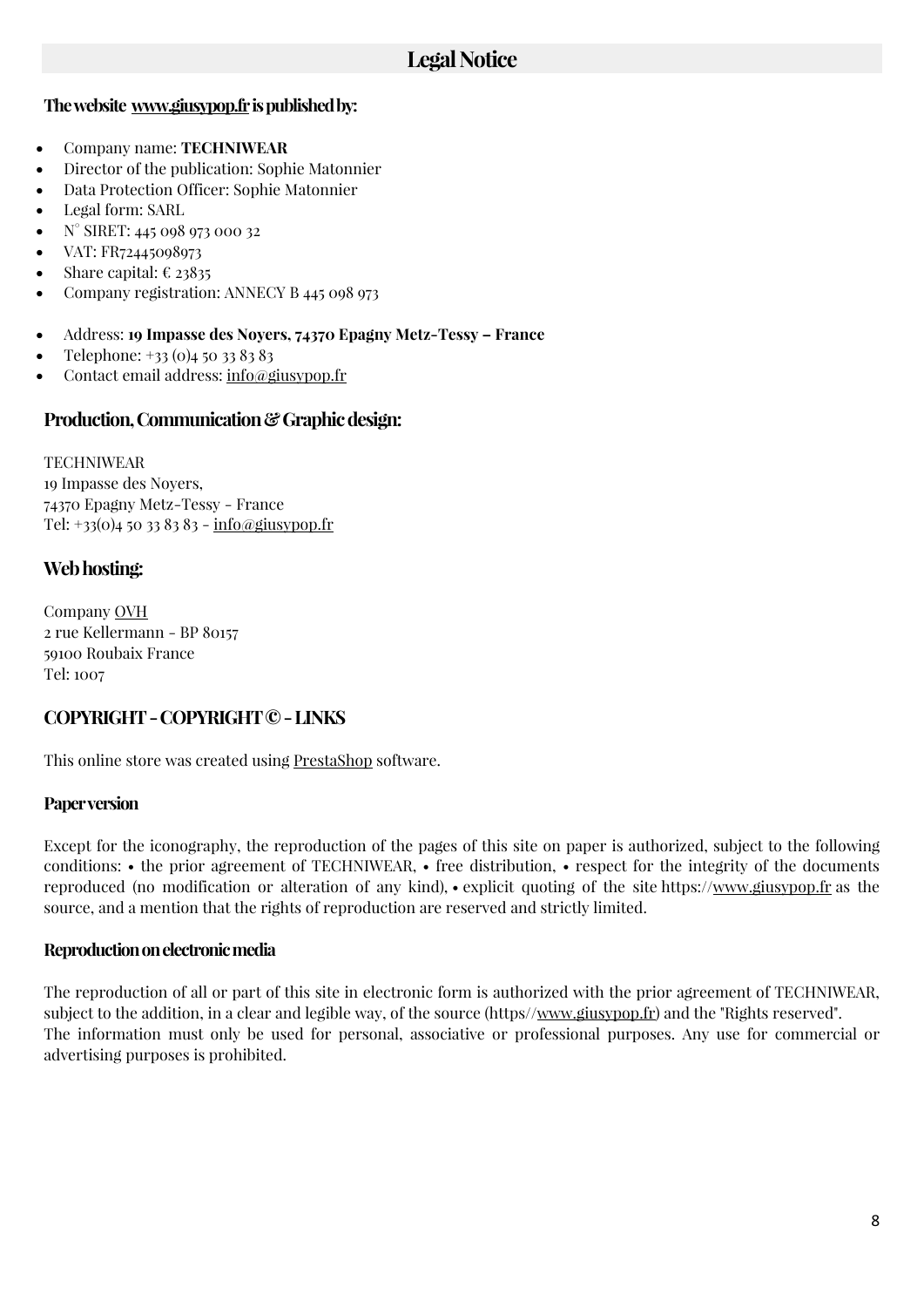### **Creatinglinkst[owww.giusypop.fr](https://www.giusypop.fr/en/)**

The site [www.giusypop.fr](https://www.giusypop.fr/en/) authorizes the establishment of a hypertext link to its content, subject to:

- do not use the deep linking technique, ie the pages of the [www.giusypop.fr](https://www.giusypop.fr/en/) site must not be integrated inside the pages of another site, but be accessible through a separate pop-up window.
- mention of the source that will point directly to the content via a hyperlink.

The information must only be used for personal, associative or professional purposes; Any use for commercial or advertising purposes is prohibited.

This authorization does not apply to websites which disseminate information of a controversial, pornographic or xenophobic nature or which may, to a greater extent, affect the sensitivity of the majority.

Photo Credit: TECHNIWEAR – DREAMSTIME - UNSPLASH.

Access to the site does not give the right to use it without the agreement of TECHNIWEAR. Any use of the resources (photographic, iconographic, textual or relating to the form, the layout, the structure ...) present on this site must be the subject of a prior request to TECHNIWEAR.

### **SCOPEOFCONTENT**

Despite the care taken in gathering the information and the production of the site using the latest techniques, errors, omissions, inaccuracies, cuts or additions beyond our control may remain or be included on this site. For this reason, TECHNIWEAR cannot be held liable, expressly or implicitly, for the entire content of the site; The user of the site and the information contained therein acknowledges that they make use of it at their own risk and that TECHNIWEAR cannot therefore be held liable for any direct or indirect damage of any kind whatsoever, either resulting for all or part of the use of the information of the site.

Similarly, TECHNIWEAR cannot be held liable because of the nature or content of the sites referenced on the following pages and especially those for which access is permitted by the use of the hypertext links appearing on the pages of this site.

#### **PROTECTIONOFPERSONALDATA**

#### **The protection of your personal data is one of the priorities of the site [www.giusypop.fr.](https://www.giusypop.fr/)**

This Privacy Policy allows us to inform you of the use and protection of your data. The term "Personal Data" or "Data" used in our Privacy Policy means any information that identifies you directly or indirectly, while browsing our site from your computer, tablet or smartphone.

#### **By using the site [www.giusypop.fr,](www.giusypop.fr) you acknowledge having read our Privacy Policy.**

Pursuant to Act No. 78-17 of 6 January 1978, as amended, relating to data processing, files and freedoms, this website has been the subject of a declaration to the National Commission for Information Technology and of freedoms [\(CNIL\)](https://www.cnil.fr/en/home) under the number 1888520.

#### **1.DataProcessingandProtectionOfficer**

The company TECHNIWEAR SARL is responsible for the processing of your Personal Data, under the conditions described in this policy. Its website<www.giusypop.fr> has a data protection officer whose name appears in the header and can be contacted by email at the following address: [info@giusypop.fr](mailto:info@giusypop.fr) or writing to: **19 Impasse des Noyers, 74370 Epagny Metz-Tessy - France**.

#### **2.TheDataWeCollect**

When you use our Site, we may collect the following Data relating to you: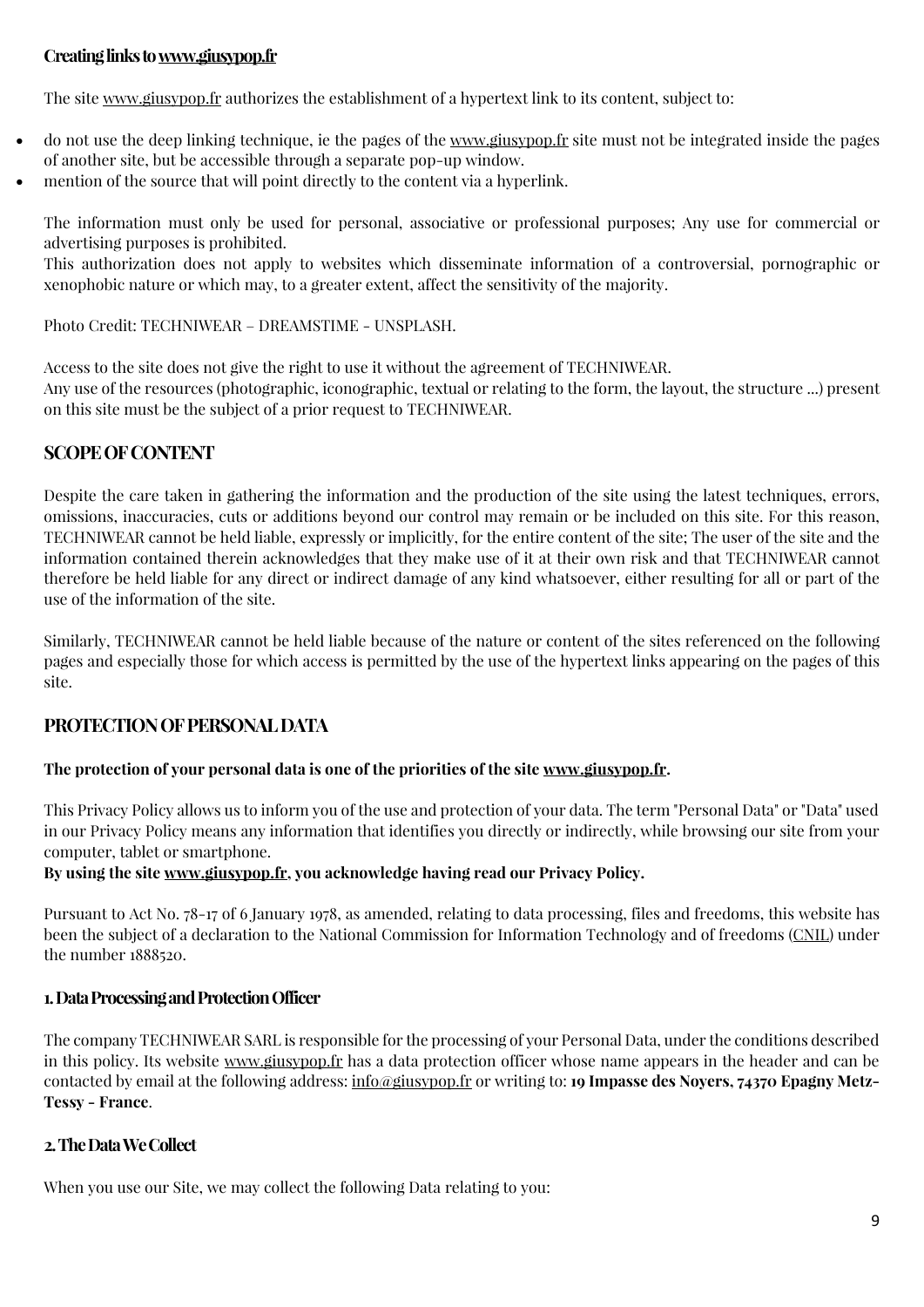- Name,
- First name,
- Date of birth.
- Address,
- Email,
- Phone number,
- IP address.
- Information about your pets: name, type, date of birth,
- Order history and transaction numbers,
- History of your visits and your navigation on the site,
- Credit card number but only through our service providers in charge of payment management.

In addition, other Data may be collected automatically during your browsing on the Site.

### **3.UseofData**

Personal data collected are essential for the processing and management of customer orders as well as the commercial relationship between the website<www.giusypop.fr> and the customer. They allow us to:

• Manage your customer account, your shopping cart and your orders,

- Manage your deliveries, the follow-up of your orders as well as the after-sales service,
- Treat your questions or requests for information by email, phone or chat,
- Send you the Giusypop Newsletters if you subscribed to them,

• Analyze site traffic - Organize advertising games - Customize the communications we send you and the offers we offer, based on your browsing on the Site and your previous purchases,

• Develop business statistics and analyze our marketing tools,

• To fight against the fraud during the payment of the order to ensure the security of the transactions carried out on our Site.

### **4.Transmissionof personaldatatothirdparties**

TECHNIWEAR is the only recipient of your personal data. Nevertheless, your data can be communicated to the following recipients who use them in this case, for the account and according to the instructions of TECHNIWEAR:

- Our hosting provider, which we need to store all your data (Company OVH, 59100 Roubaix France),
- Our service providers ensure the management and the security of the payments which you carry out on our Site,
- Our delivery service providers of our products,
- Our service providers who carry out advertising, marketing and commercial campaigns,

• Our business partners in the event that the service you requested was created by us and our partner. Each of us proceeds to the processing of your Data.

We may also share all or part of your Data with a third party when:

- You have given us your prior consent;
- At the request of the judicial authorities or any administrative authorities authorized by law.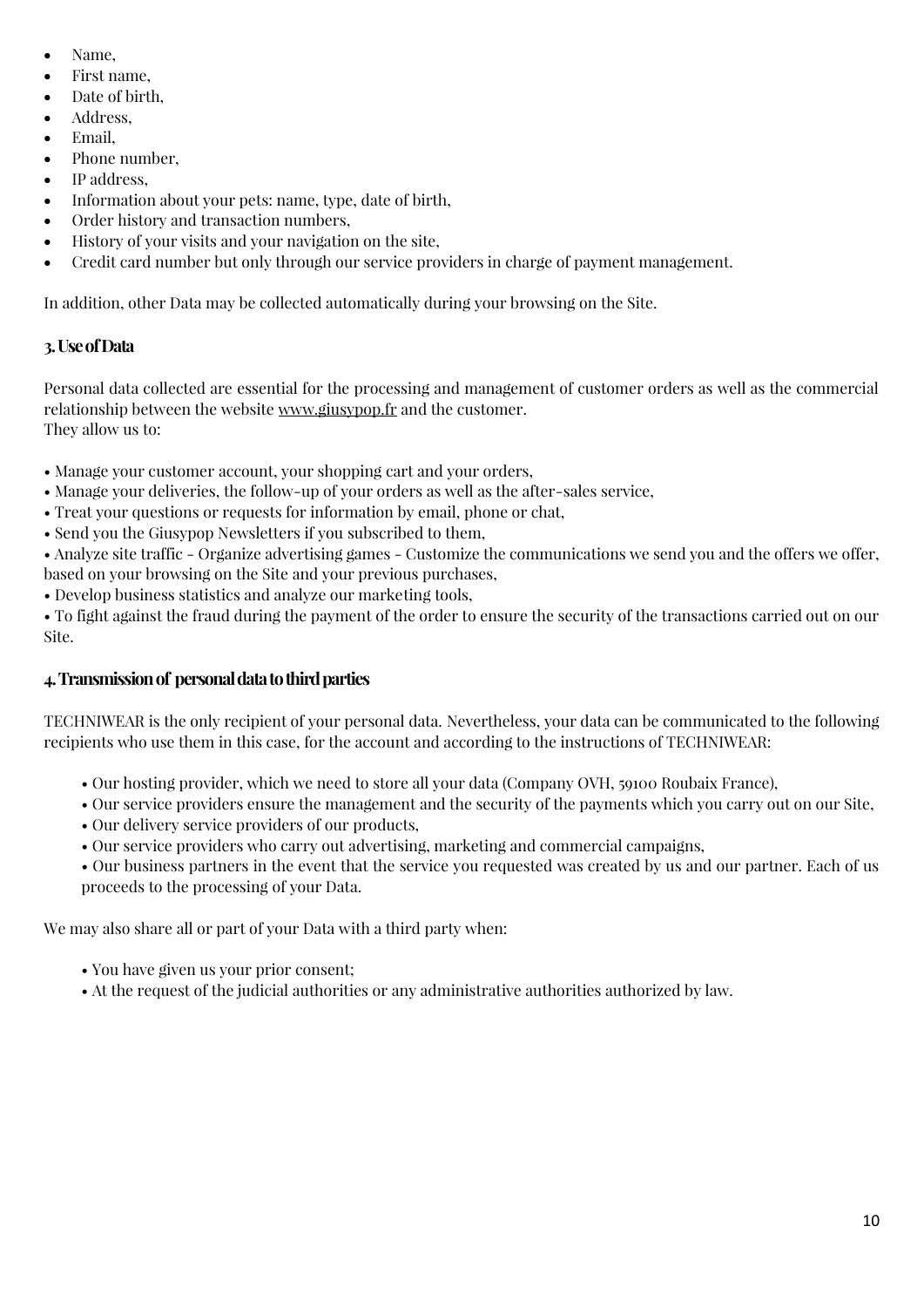#### **5.InformationonCOOKIES**

Cookies are text files that can be saved on a user's computer, smartphone or tablet when he visits a website. Once memorized they can be retransmitted to these sites at the next visits of the user. Cookies allow the user to be recognized by the website as a unique user, by memorizing his choices.

The cookies used by our site:

• Technical and functional cookies: essential for viewing and operating the website properly, improving the browsing experience. For example, they allow you to create your own account, to login, to memorize the currency of payment, language, and searches, to save products in the basket, etc.

• Cookie collecting and analyzing information (third party): analytical cookies help to understand how visitors use the website, what works and what does not work, to improve the site, make it more interesting and performant. Analytical cookies are also used in online advertising campaigns, to understand the interaction of visitors with the site after viewing an online advertisement. All information received is anonymous.

#### **[Google Analytics](https://policies.google.com/technologies/types?hl=en)**

• Social Cookies (third party): The use of social plugins is finalized by sharing content on these social networks. The management of data collected by "third parties" is regulated by the relative information notes to which reference must be made. To ensure greater transparency and convenience, the web addresses of the various information notes, as well as the methods for managing cookies, are reported below.

**[Facebook](https://en-en.facebook.com/help/cookies/) [Twitter](https://help.twitter.com/en/rules-and-policies/twitter-cookies) [Google+](https://policies.google.com/technologies/types?hl=en) [Google Maps](https://policies.google.com/technologies/types?hl=en) [Youtube](https://www.google.it/intl/en/policies/privacy/partners/) [Pinterest](https://policy.pinterest.com/en/cookies) [Dailymotion](https://www.dailymotion.com/legal/cookiemanagement) [Linkedin](https://www.linkedin.com/legal/cookie-policy?_l=en_en)**

We inform you that you can oppose the registration of "cookies" by configuring your browser. For more information on cookies, we invite you to consult the CNIL website at the following address: [https://www.cnil.fr/en/home.](https://www.cnil.fr/en/home)

#### **6.Dataretentionperiod**

We store your personal data in our active database only the time necessary to achieve the purposes for which they were collected. The maximum duration is  $\alpha$  years from your last activity on the site [www.giusypop.fr.](https://www.giusypop.fr/)

#### **7.Yourrightstopersonaldata**

In accordance with the European General Data Protection Regulation (GDPR) 2016/679 of 27 April 2016 and the French Data Protection Act no. 78-17 of 6 January 1978 amended in 2004 and its amendments, you have the right to access, and correct your data.

Furthermore, subject to the conditions of the aforementioned regulation for exercising your rights, you have the right: to erasure of your Data, to limit processing of your Data, to object to the processing of your Data on legitimate grounds, in accordance with article 21 of the GDPR, to portability for the Data you have provided, to withdraw consent, when it has been asked.

To exercise this right, you can send us your request to our customer service by e-mail to [info@giusypop.fr.](mailto:info@giusypop.fr)